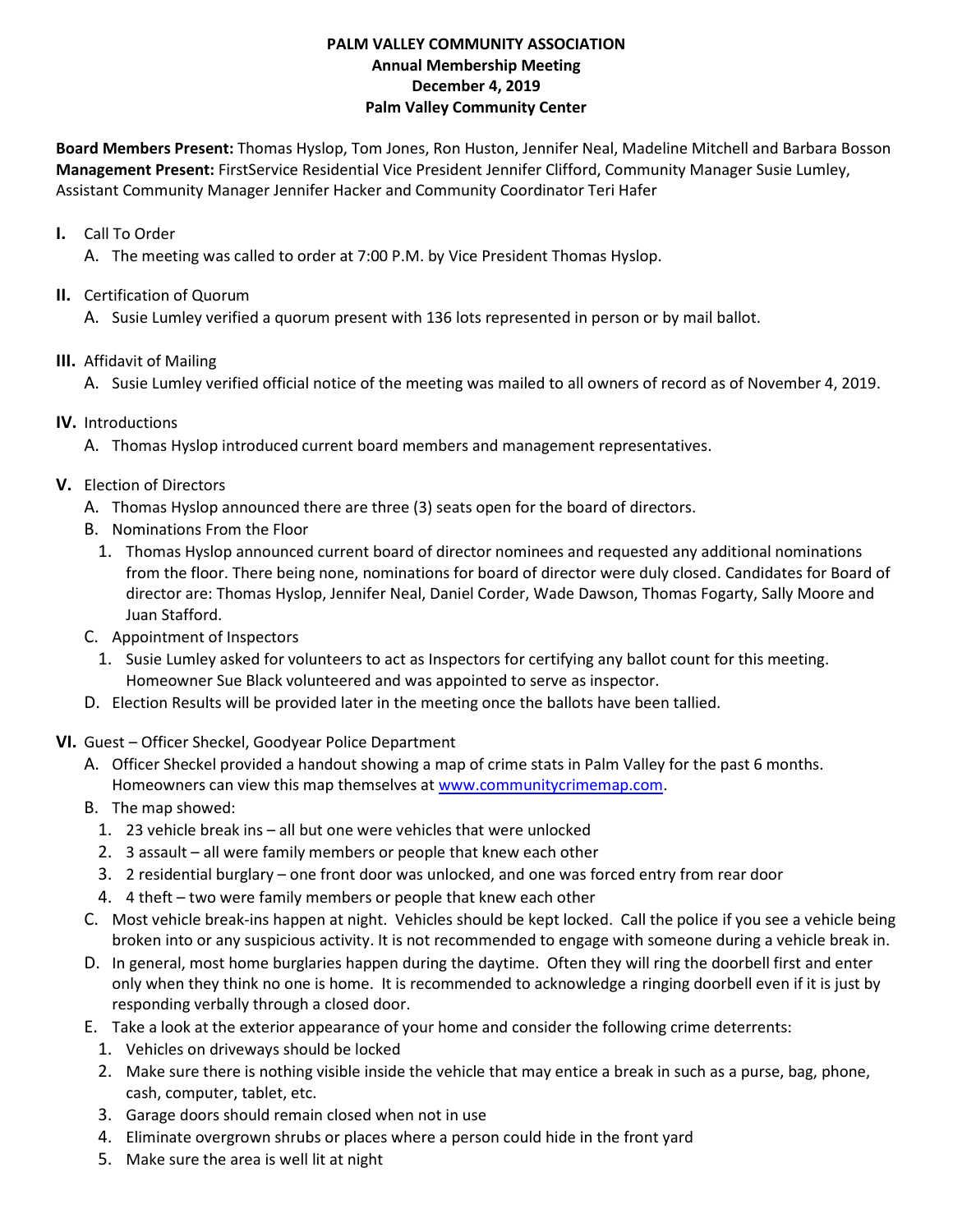- 6. Consider cameras and/or something like the Ring doorbell
- F. Officer Sheckel highly recommends community block watch. Homeowners interested in setting up a block watch should contact Goodyear Police, 623-932-1220.

# **VII.**Financial Report

- A. Susie Lumley reviewed the 2020 budgets. A handout was provided at the meeting. There are no assessment increases planned for 2020.
- **VIII.** Honoring of Volunteers
	- A. The board acknowledged the many homeowner volunteers who serve in various capacities.
	- B. The board thanks spouses and family members of those volunteers for time taken away from home to contribute to the betterment of our community.
	- C. The board welcomes volunteers. Standing committees: Architectural, Finance, Landscape and Palmilla Pool.
	- D. Management and the membership thank the board members for their service to the community.
	- E. The board gives a special thank you to outgoing board member Tom Jones for his 15 years of service to the Palm Valley Community. Tom's dedication and service has been invaluable to the community, while serving simultaneously on the Board of Directors and the Architectural Committee for the majority of the past 15 years.
- **IX.** Announcement of Election Results
	- A. Director Election
		- 1. Thomas Hyslop was elected to a three (3) year term.
		- 2. Jennifer Neal was elected to a three (3) year term.
		- 3. Sally Moore was elected to a three (3) year term.
	- B. Approval of Annual Meeting Minutes
		- 1. December 5, 2018 annual meeting minutes were approved with 110 votes in favor.
	- C. Approval of IRS Ruling 70-604
		- 1. IRS Ruling 70-604 was approved by the membership with 110 votes in favor.
- **X.** Community Overview
	- A. 2019 Accomplishments:
		- 1. Close Monitoring of Finances
			- a budget adjustments as necessary
			- b finance committee involvement
			- c CPA audit of financials
		- 2. Approved 2020 budgets:
			- Assessments will be same as the previous year:
				- Master \$172/yr due Jan 1 Desert Greens - \$172/yr due Jan 1 Horizons - \$175/yr due Jan 1 The Fairways - \$180/qtr due  $1<sup>st</sup>$  ea qtr Palmilla Shared - \$74/qtr due  $1<sup>st</sup>$  ea qtr Palmilla Greens - \$80/qtr due 1<sup>st</sup> ea qtr Palmilla Lakes - \$130/qtr due 1<sup>st</sup> ea qtr
		- 3. Annual tree trimming in common areas completed in first quarter 2019
		- 4. Added plants and trees in various common areas
		- 5. Painted main entry monument signs (the big Palm Valley signs)
		- 6. Thomas monument landscape enhancement project completed
		- 7. Palmilla
			- a Skinned the palm trees
			- b Repaired sidewalk trip hazards along the Palmilla walk path
			- c Replaced view fence south end of walk path
			- d Ordered replacement crawl tube for play structure